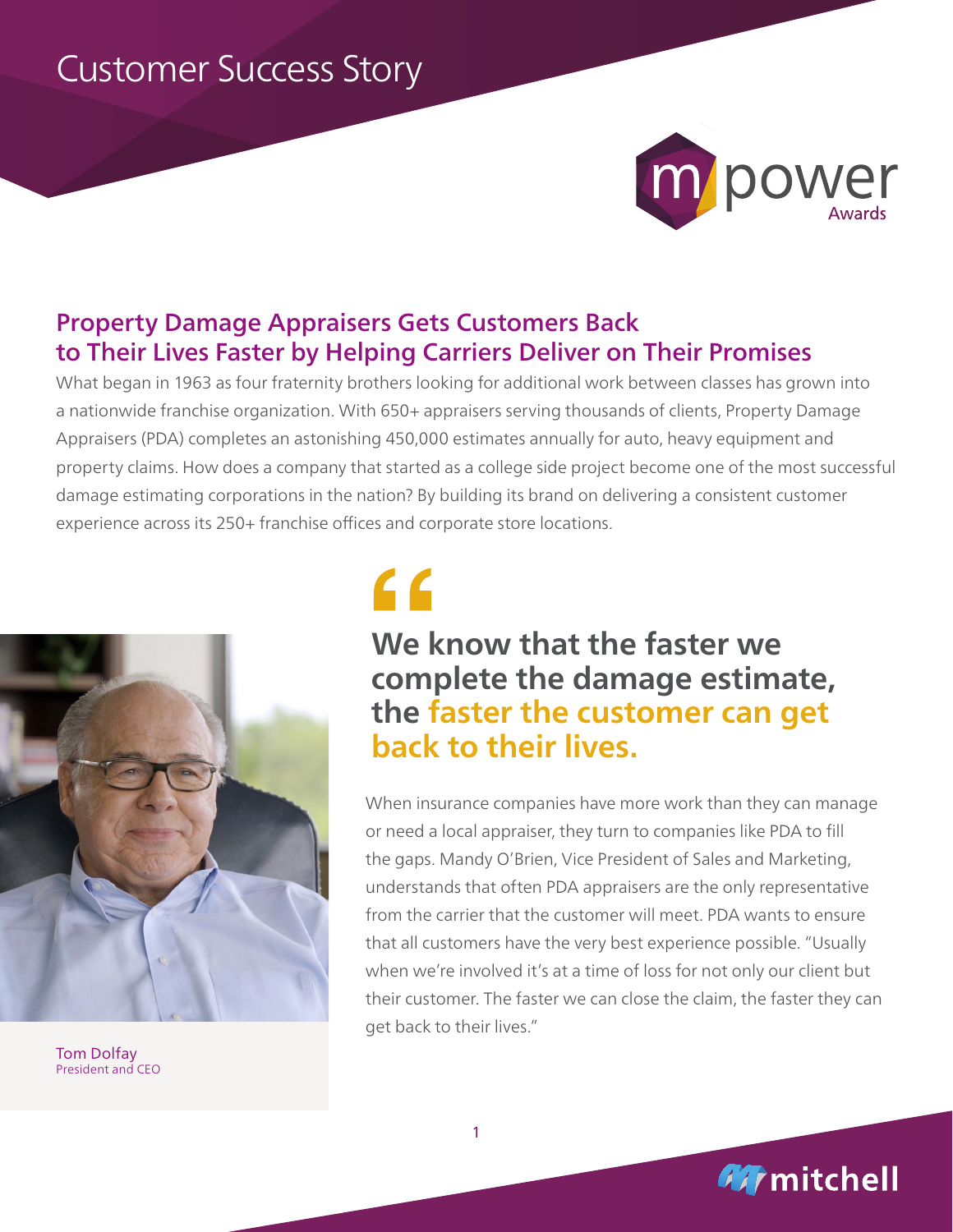## What's Good for Customers is Good for Business

When President and CEO Tom Dolfay came to the company eight years ago, he looked at improvements he could make that would have the biggest impact on PDA customers. Knowing that cycle time (the average number of days it takes from the time of assignment to completion of a damage estimate) affects the cost of the claim as well as customer satisfaction, Dolfay set his sights on reducing it. Quicker turnaround has a direct impact on costs related to vehicle storage and daily rental fees. More importantly, shortening the claims window dramatically reduces customer frustrations, improving the experience for both the customer and the carrier.



Mandy O'Brien VP Sales and Marketing



Tom Slimak Chief Business Development Offcer

**f**<br>The<br>was<br>time **The goal we were trying to achieve was to reduce our overall cycle time while still maintaining the accuracy and consistency that we had been delivering all along.**

According to Tom Slimak, Chief Business Development Officer at PDA, "The initial goal was to reduce overall cycle time from five days to an industry-leading two days while still maintaining the accuracy and consistency that PDA had been delivering all along." PDA was looking to shave hours and even minutes off the entire process. The objective was to dissect every single point that was costing time, determine how to improve workflow, and introduce new technology to streamline procedures.

As an added challenge, every one of PDA's 170 franchise owners and more than 250 franchise offices had to be on board and committed to achieving the two-day goal for this huge undertaking to be successful.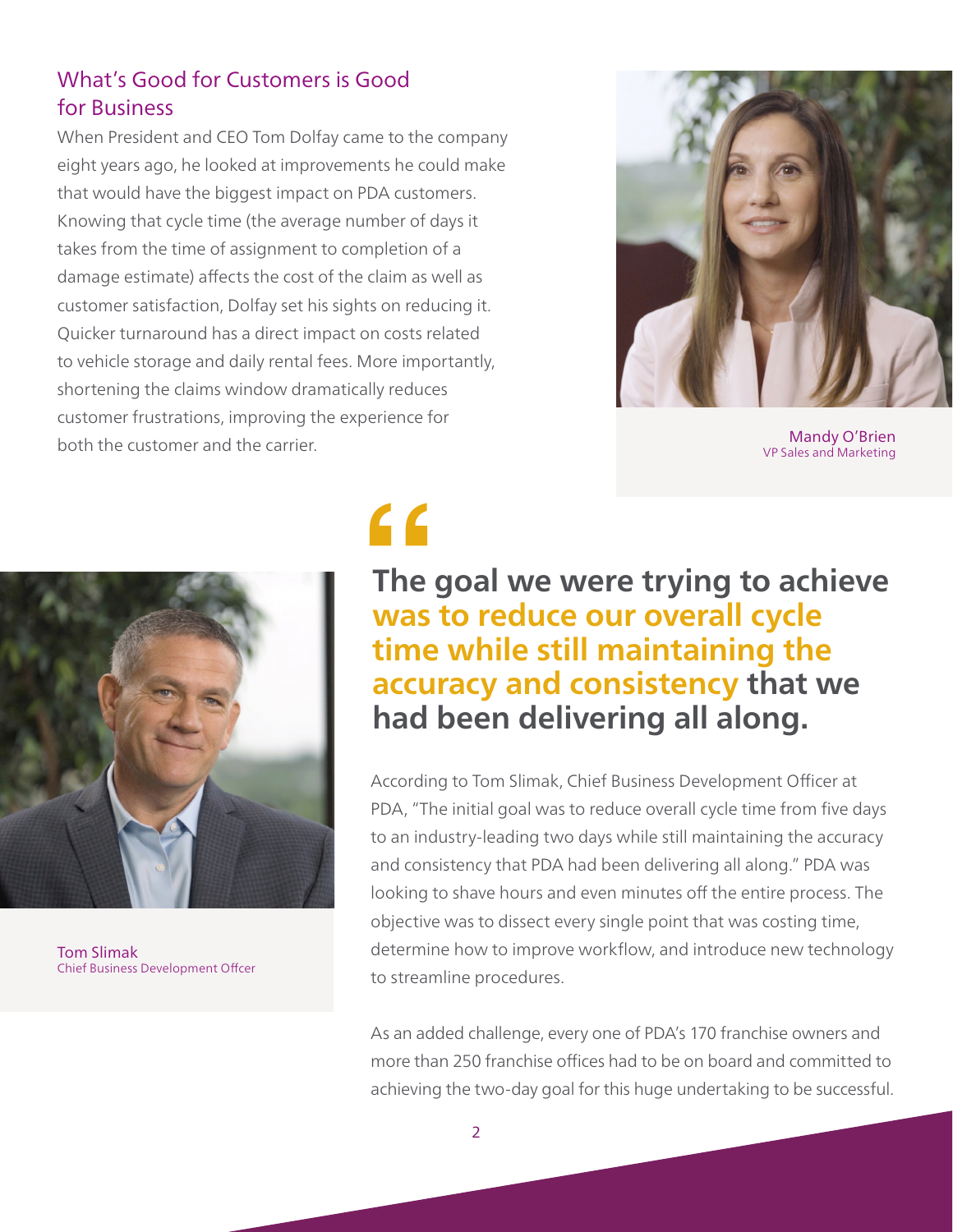# Working Together to Improve the Customer Experience

One of the most significant contributors to PDA achieving such a lofty goal in a short timeframe was collaboration between departments. The training, operations, and technology teams all worked hand in hand. Achieving success, as Bryan Goodwin, Vice President of IT attested, is about being able to not only develop solutions, but also execute on them.



Bryan Goodwin Vice President of IT

# **"**

# **At PDA all the way from corporate down to our franchise team, we do everything by structure, execution, and accountability.**

We have a saying around here, reveals O'Brien, "Structure, execution, and accountability. It may not sound sexy, but it gets the job done." After PDA sets a goal, this philosophy is the driving force behind how a vision turns into a reality. "We put the structure around what the job looks like and who is responsible, then we go into execution mode where everybody is held accountable to ensure that we reach our goal, all the way across the board from our CEO down to our appraisers."

Dolfay agrees, "Our unique value proposition is tied back to structure, execution, and accountability. The metrics that we bring to the table set us apart. When a client asks us to do something, we provide that service, and we do it with metrics so that there's no question as to how we define success. We sell value, but we sell value that's tied back to numbers, and we put a dollar amount to that value."

# **"**

**We run this company on metrics. Everything that we do has a sense of purpose and has purpose tied into our structure. That's the proposition we sell.**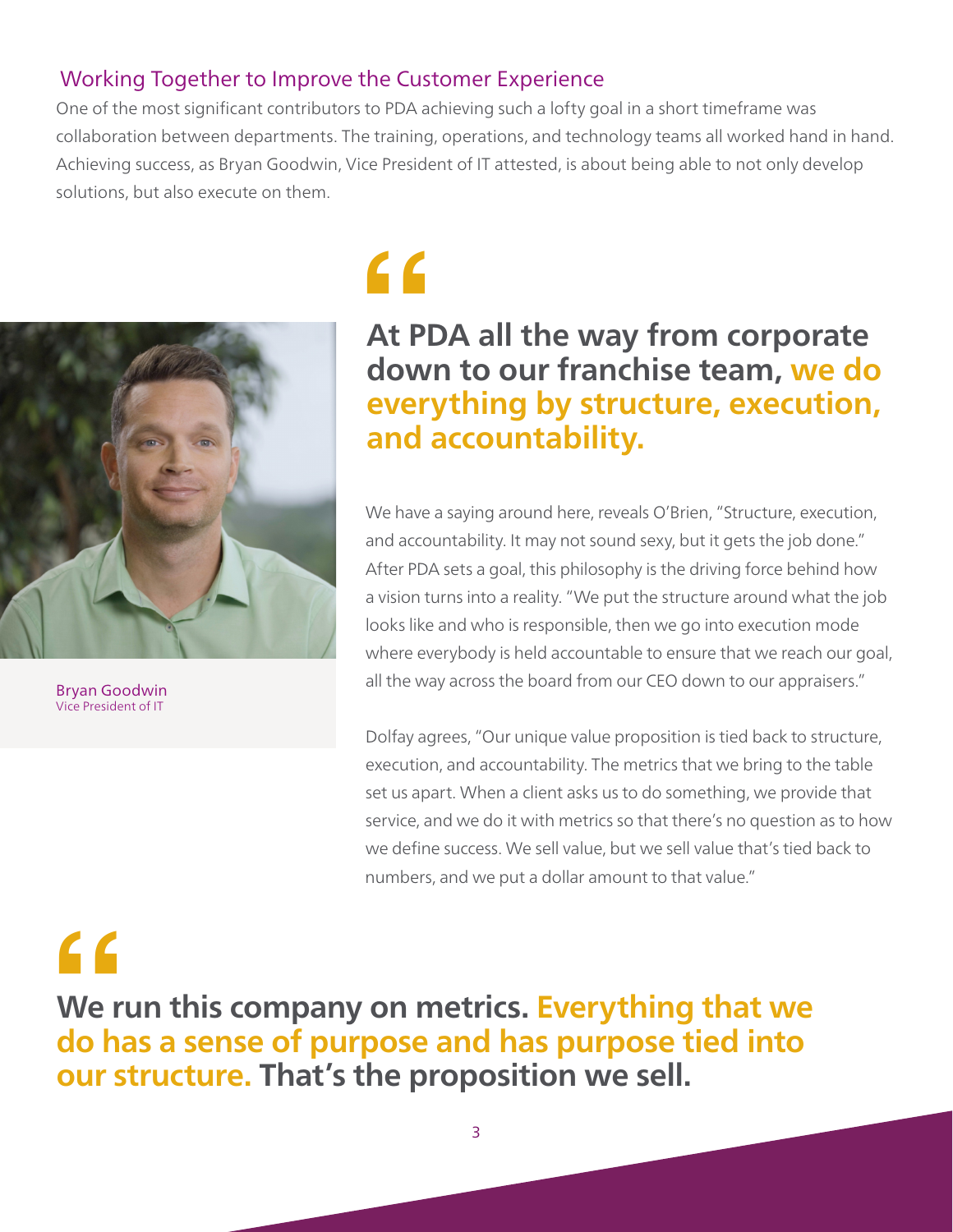Dolfay recognizes that PDA and its clients are competing with companies that are looking to technology to grow their industries. "Staying ahead with technology ensures that we're providing a consistent product throughout the country."

Once PDA uncovered the bottlenecks delaying the claims process, they investigated ways to leverage technology to unblock them. To start, they overhauled their existing workflow so that specialists now complete estimates onsite at the vehicle instead of returning to an office. This new process required the development of several new tools, methods, and technologies. Collectively, the new tools aid in reducing the amount of time it takes appraisers to receive an assignment, turn it around, write the estimate, and return it to the office.

New tools include a proprietary photo application that enables appraisers to upload damage photos onsite through a mobile phone or tablet, resulting in faster, more accurate documentation, and a mobile appraisal application that enables appraisers in the field to also complete assignments with their smartphones. The app uses "smart guidance" to highlight which photos are needed based on client requirements.

PDA also concentrated on auditing and quality assurance initiatives by re-engineering its robust file-tracking technology to better monitor compliance. Next, PDA will introduce Optimizer—a tool that will help offices identify and assign the proper resource for each claim in real-time. Using a variety of criteria from the damage location to the type of damage appraised, Optimizer will improve efficiency within the company and streamline the experience for auto customers and equipment owners.

## Engaging Stakeholders to Embrace Change

Implementing these changes required significant training and change management across one of the largest network of appraisers in the country. PDA admits that initially, their workforce was underutilizing technology to perform daily tasks. When introducing innovation, the biggest challenge was getting franchise employees to adapt and embrace process change quickly.

**f**<br>Stayi<br>prov **Staying ahead with technology ensures that we're providing a consistent product throughout the country.**